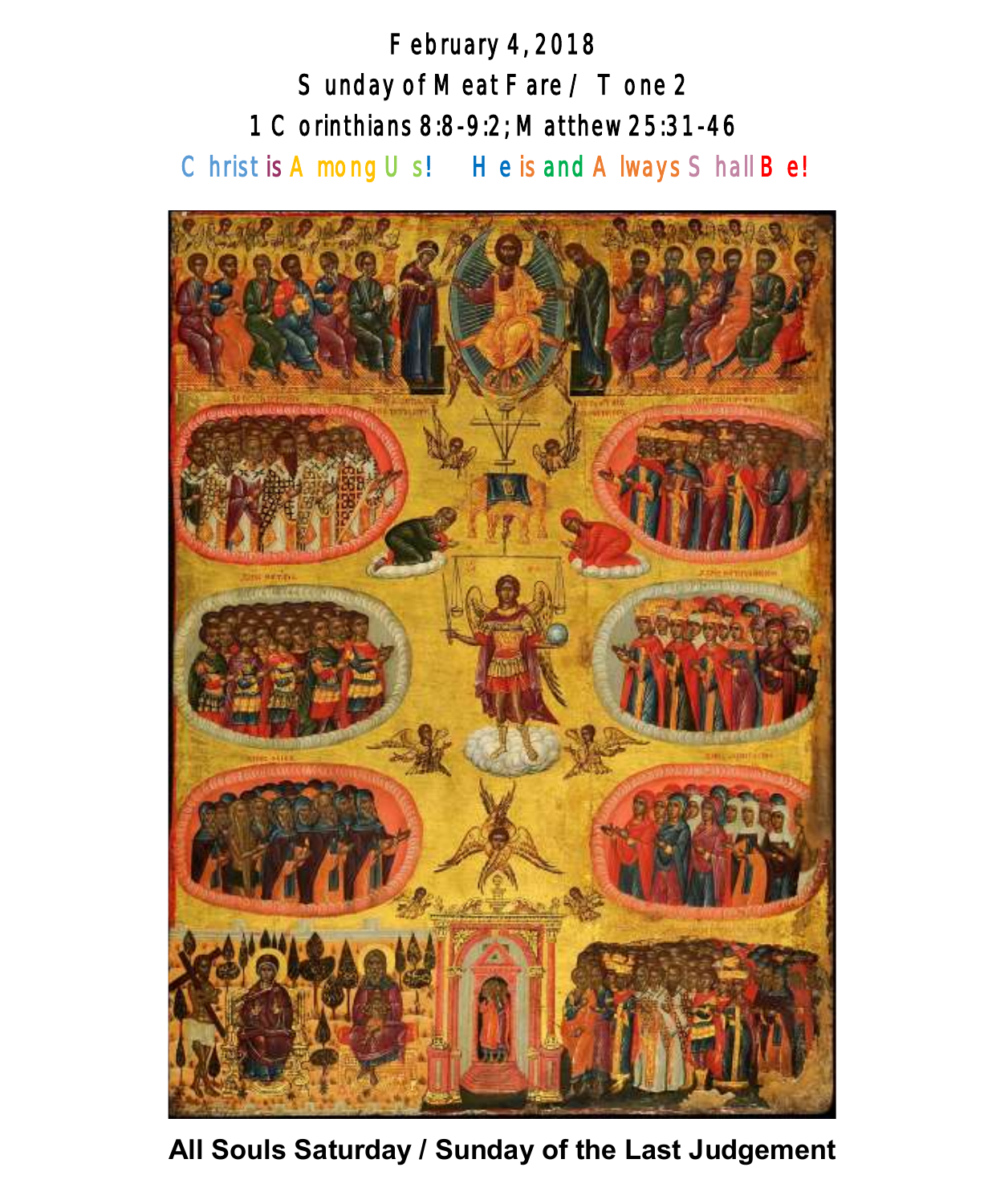

**Holy Protection of Mary Byzantine Catholic Eparchy of Phoenix Bishop: His Grace John Pazak C.Ss.R**



**Our Lady of Perpetual Help Byzantine Catholic Church 1837 Alvarado Dr. NE, Albuquerque, New Mexico 87110 Parish office: (505) 256-1539 Fax: (505) 256-1278**

**Father Artur Bubnevych, Pastor Rectory (505) 268-2877 abbaolph@gmail.com** 

#### **Advisory Board**

Fr. Chris Zugger, Dan Riley, Rafael Plut, Jeff Brewer, Michael Grega, Alicia Wells

#### **SCHEDULE**

SUNDAY: Rosary 8:30 am Festal Matins 9:00 am Divine Liturgy 10:00 am

Daily Liturgy (Schedule of Services, page 3) Saturday: Great Vespers 4:00 pm Divine Liturgy 5:00 pm

#### **OFFICE HOURS:**

Monday—Friday 10:00 am—4:00 pm Thursday OFF

**THEOSIS:** 2nd & 4th Thursday Pot Luck Dinner 6:00 pm Bible Study 7:00 pm

**Eastern Christian Formation Program**: All grades meet every Sunday after Liturgy for 45 minutes (September through May)

**Father Christopher Zugger (pastor emeritus) (505) 256-1787 Frchris.zugger@gmail.com www.frchriszugger.com** 

**Finance Council**  Matthew Blain, Tom Ellefson, Maria Alden

#### **Confession (Mystery of Reconciliation**):

9:15—10:00 am on Sundays, before or after weekday Liturgies, or by appointment with Father

#### **Mysteries of Baptism/Chrismation/Eucharist**:

Must be arranged three months in advance. (Pre-Jordan requirement)

**Mystery of Crowning:**  Must be arranged six months in advance (Pre-Cana requirement)

**Sick and Shut-Ins:** It is the family's responsibility to notify the parish office when a parishioner is in the hospital or confined to home because of sickness or old age. Father will bring the confined person the Holy Mysteries on a regular basis. It is recommended that one receive the Anointing of the Sick before any major surgery. Please don't let the priest be last to know that someone is ill!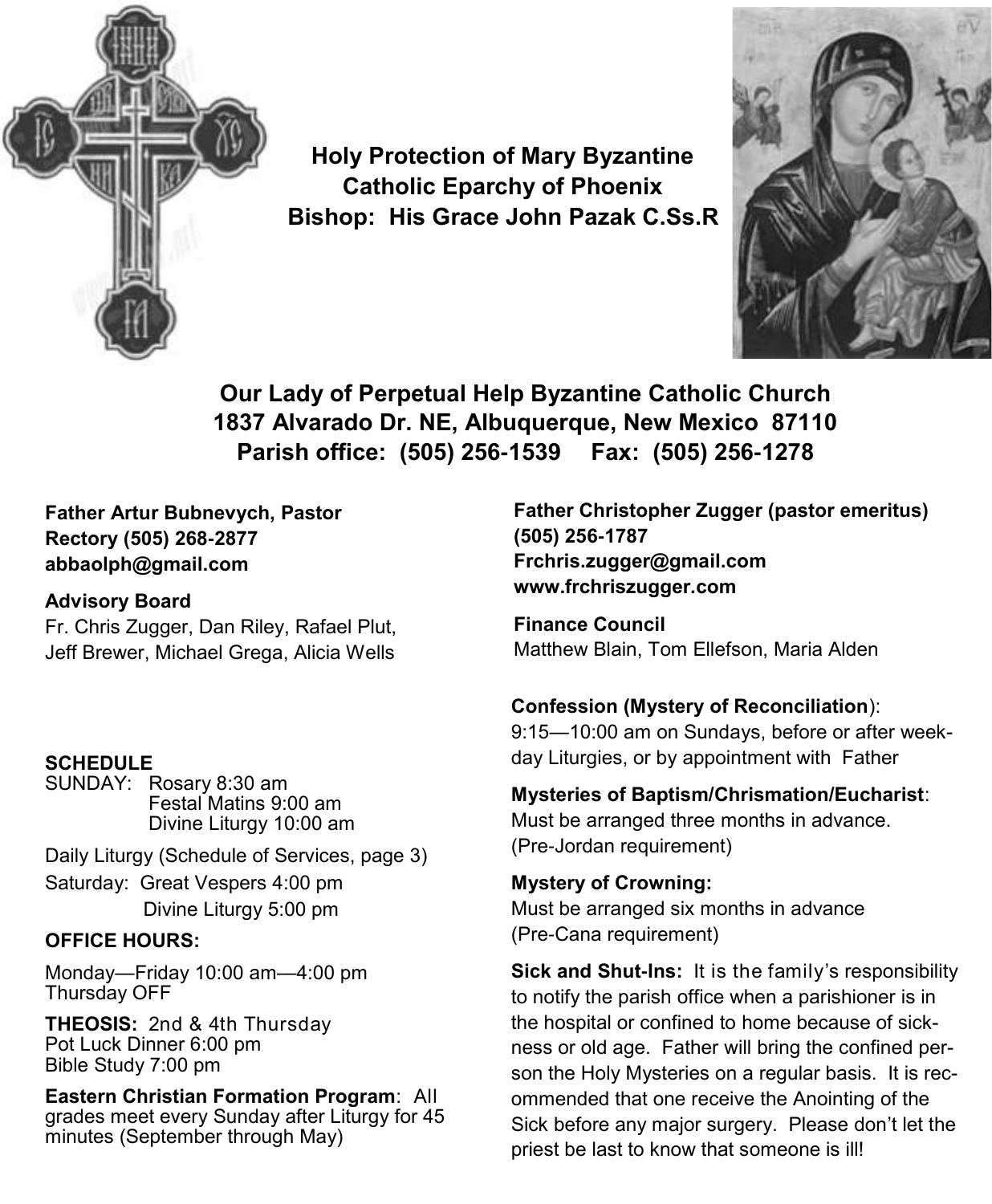**Welcome to our Church! If you are looking for a spiritual home, contact Father Artur/Fr Chris or the office staff for more information. God bless you**

| Today<br>Clothing & Canned<br>Goods collection for<br>Friars | 8:30 am<br>$9:00$ am<br>10:00 am                                                  | Rosary<br>Matins & Confessions<br>Divine Liturgy for Parishioners, Benefactors & Friends<br>Fr. Chris: Intention of Danielle Castoni by grandfather Demetrius |  |
|--------------------------------------------------------------|-----------------------------------------------------------------------------------|---------------------------------------------------------------------------------------------------------------------------------------------------------------|--|
| <b>ECF Classes</b>                                           | Eternal Lamp:                                                                     | Yackanich<br>Tom & Rafael Plut by Dorothy Curl                                                                                                                |  |
| Feb 5 Monday                                                 | Agatha Martyr / 3 John 1:-15; Luke 19:29-40 & 22:7-39                             |                                                                                                                                                               |  |
|                                                              | No daily Liturgy this week                                                        |                                                                                                                                                               |  |
| Feb 6 Tuesday                                                |                                                                                   | Bucolus Bishop / Jude 1:10; Luke 22:29-42 & 45-23:1                                                                                                           |  |
|                                                              | 6:30-7:30 pm St. John's Bible Study at Flying Star<br>6:30 pm CAFE Meeting at UNM |                                                                                                                                                               |  |
| Feb 7 Wednesday                                              |                                                                                   | Parthenius Bishop / Joel 2:12-26; Joel 4:12-21                                                                                                                |  |
| Feb 8 Thursday                                               | Theodore Great-Martyr / Jude 11:25; Luke 23:1-34 & 44-56                          |                                                                                                                                                               |  |
|                                                              | 6:00 pm pot-luck dinner<br>7:00 pm THEOSIS                                        |                                                                                                                                                               |  |
| Feb 9 Friday                                                 |                                                                                   | Nicephor Martyr / Zechariah 8:7-18; Zechariah 8:19-23                                                                                                         |  |
|                                                              |                                                                                   |                                                                                                                                                               |  |
| Feb 10 Saturday                                              |                                                                                   | All Holy Ascetical Fathers and Mothers / Romans 14:19-26; Matthew 6:1-13                                                                                      |  |
|                                                              |                                                                                   | 10:00 am-noon Book Club meeting / potluck brunch at Loescher home                                                                                             |  |
| Feb 11 Sunday                                                |                                                                                   | Sunday of Cheesefare / Romans 13:11-14:4; Matthew 6:14-21                                                                                                     |  |
| <b>FORGIVENESS</b><br>SUNDAY                                 | 4:00 pm Great Vespers<br>5:00 pm Divine Liturgy / Blessing on Shari Sanderson     |                                                                                                                                                               |  |
| <b>ECF Sports Day</b>                                        | 8:30 am Rosary<br>9:00 am Matins & Confessions                                    | 10:00 am Divine Liturgy for Parish Family, Benefactors & Friends / Rite of Forgiveness                                                                        |  |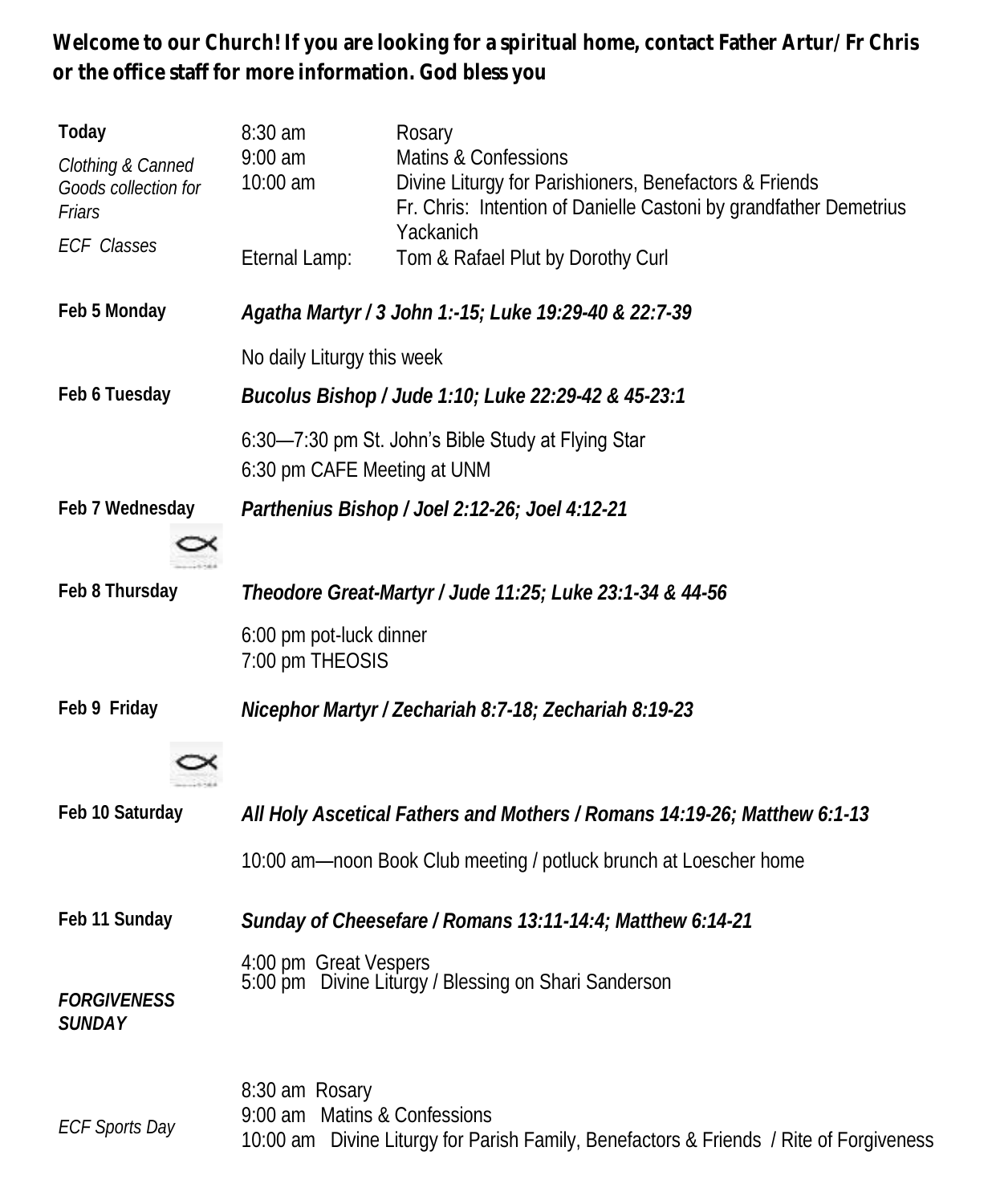Sharif Rabadi Katrina Anderson Abraham Haddad Tim & Jenny Ford Threima Leech Priscilla Hughes Steve Jakymiw Marilyn Fore Demetrius Yackanich Sven & Barbara Svensson Mary Ann Kosty Laurie Bienz Brent & Nicole Dodson-Sands Charlie & Maggie Batsel

Fr. Julian Gnall Henry Zugger John & Margie **Disque** Phillip Fall Laura Dominquez Olga Bodnar Frances Brannan John Deflice Jordan Smith Jean Pesce Tracy McTernan Terry Rains Eli Griego Brother Vittorio

William Frank Mary Nell Preisler Mike Harahuc Robert Zadel Lorraine Hubbell Heather Mattax Larry Bennett Paola Terlaza Ruth Sousa Linda Granci Mary Danyluk Richard Hornung Kris Nelson Scott Fafrak Dana Papaj Peter Dzek

# **Remember Those Who Request Our Prayers: Remember Those Who Request Our Prayers:**

Physician and Help of T hose in sickness, Redeemer and S avior of the the infirm; O Master and Lord of all, grant healing to your servants. infirm; O Master and Lord of all, grant healing to your servants. Be nninii, O iviaster and Lord or ail, grant healing to your servants. Be<br>clement, show mercy to those who have sinned much, and deliver them, THEFT CONTROLLER TO CHOSE WHO HAVE SITTLED HIGHT, AND GENVEL THEM, THAT IS CONTROLLER TO CHARGE.  $\circlearrowright$  Christ, from their Iniquities, that they may glorify  $\vee$  our might divine

Prayers in honor of and to the Blessed Virgin are a powerful weapon against sin, and for healing. If you recite the Rosary at home, please offer these intentions, and join us on Sunday at 8:30 am. Those who recite the Akathist to the Mother of God or the Rosary receive a partial indulgence when they do so in private, plenary indulgence when they do so as a group.

#### **Intentions of the Rosary**

1st Decade: Help for persecuted Catholics, especially in communist and Islamic states

2nd Decade: Spiritual and physical growth of our parish and the Byzantine Catholic Church

3rd Decade: Increase in vocations to priesthood, diaconate, and consecrated life to serve the Byzantine Catholic Church

4th Decade: Repose of the souls who have no one praying for them

5th Decade: Healing of the sick in body, mind and soul

# I HAVE CHOSEN YOU." TOHN 15:16

Vocation Icon Today: Donlin Family Next Sunday: Jilek Family



#### **Holy Father's Intentions for February:**

#### **Universal: Say "No to Corruption**

That those who have material, polictical or spiritual power may resist any lure of corruption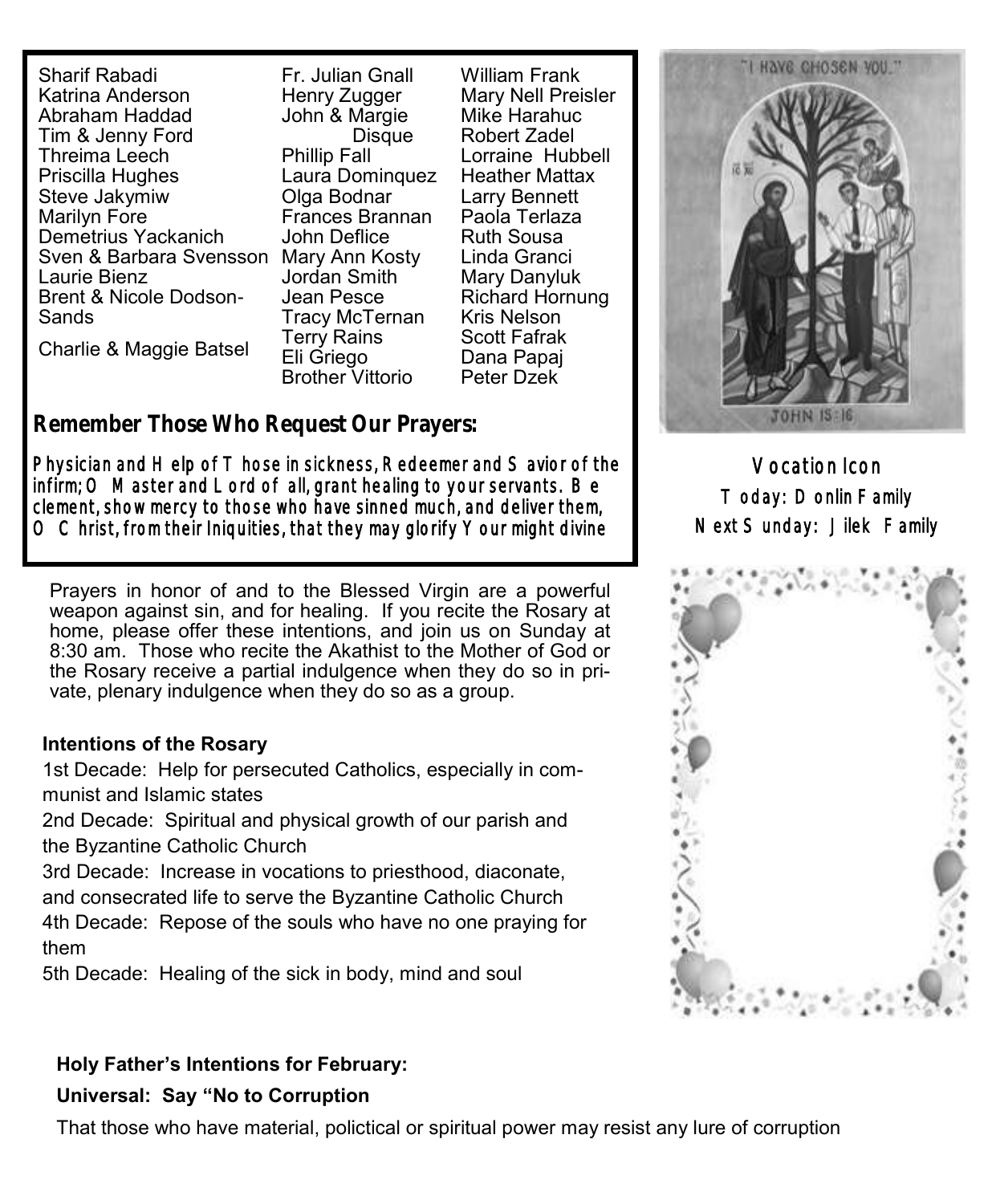#### January 28 2018 / Attendance: 108

Now this I say, whoever sows sparingly will also reap sparingly, and whoever sows bountifully will also reap bountifully, Each one must give as he has decided in his heart, not reluctantly or under compulsion, for God loves a cheerful giver. (2 Corinthians 9:6-7)

| Feb. 11, 2018          |                                                                                                                              |  |
|------------------------|------------------------------------------------------------------------------------------------------------------------------|--|
| Cantor                 | Andrea Riley<br>Evie Jilek, Feb 10                                                                                           |  |
| Reader                 | Brook Jilek                                                                                                                  |  |
| Trojca                 | Katara Dodson-Sands                                                                                                          |  |
| Greeter                | Samia Rabadi                                                                                                                 |  |
| Usher                  | Dan Riley, Jeff Brewer                                                                                                       |  |
| Counter                | Ann Rajala Dorothy Curl                                                                                                      |  |
| Host                   | Perpetual Helpers                                                                                                            |  |
| <b>Church Cleaners</b> | Tom Plut, Tom Ellefson                                                                                                       |  |
| Altar Servers:         | Thomas Donlin<br>Michael Grega<br>Daniel Fogg<br>Joe Ellefson<br>Patricio Chavez<br>Caden Dodson-Sands<br>Cyrus Dodson-Sands |  |

#### **Bishop's Appeal 2018**

Dear Parish Family! Bishop John is asking each Domestic church to pray over their special offering to the Appeal this year and make a decision what that gift will be. Please, complete the pledge form and return it in the Sunday collection with your first payment or the entire amount if possible (**Please, note** that starting with this year you can also send your pledges directly to the Bishop's office in Phoenix, your checks and credit cards made to Holy Protection of Mary Byzantine Eparchy NOT to OLPH in that case).

Our parish goal is **16,225.00** which breaks down to \$275 per household. If we reach our goal, our parish will receive a 20% rebate which is \$3,135.00! Many can contribute \$275, some less, others more. The important thing is that each household makes an effort to show Bishop John our support to help with varied ministries our Eparchy offers : Seminarian & Clergy education, Vocation and Youth Ministry, Missionary outreach, Evangelization and Pro-Life and many others. Working together we can easily make our goal! May God bless you for your generous and sacrificial response. Thank you!

**The Ancient Order of Hibernians**  The AOH is organizing its first Division in New Mexico here at OLPH. Founded in 1836 to protect priests and assist Irish immigrants, it's mission today extends to supporting the priesthood through scholarships, promoting Irish Culture and vigorously defending the rights of the Unborn. If you are male 16 or older, please consider being a ch arter member of this fine organization! See Jim Larkin for details. Pamphlets are in the information area. Also see [www.aoh.com o](http://www.aoh.com)r Like our Facebook Page 'Albuquerque Hibernians'. NOTE: Any Catholic Rite recognized by the Pope qualifies.

The Ancient Order of Hibernians server crashed the week after we first announced, and if anyone applied for membership their information was lost. We apologize for the inconvenience and request that you submit another application. Thank you.

#### **Barbara's Hall Report**

Thanks to Kendrick and Mary Rose Sena, and her parents, for hosting the Social. They made delicious soup, which I already forgot the name of, along with cheese and chile to spice it up! Plus salad, tortillas, and bread! Oh, and I can't forget the big tray of cookies and big yummy cake! Plus, they did all the clean up and the dishes! You know I like that!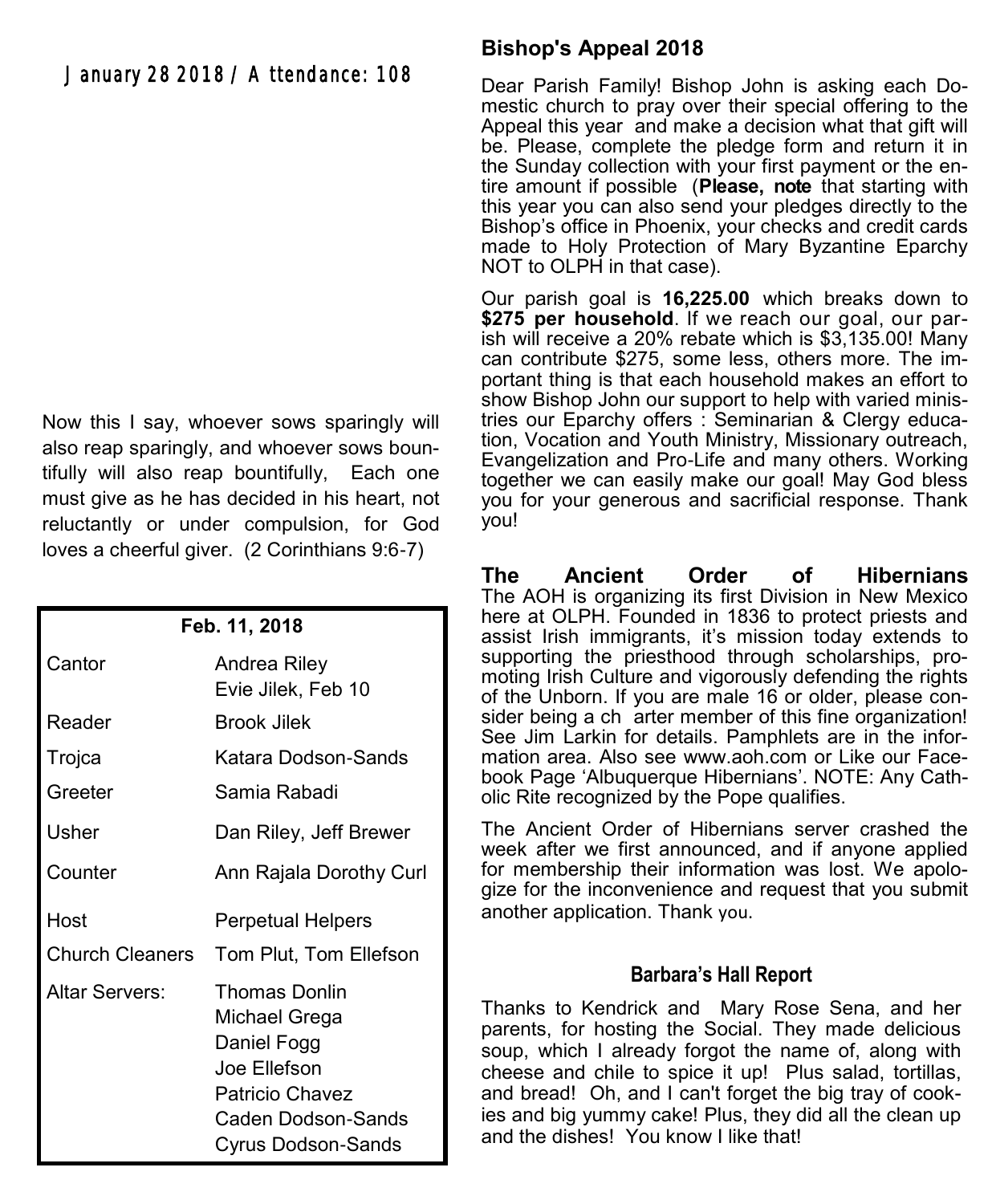# **Coming Events—Mark Your Calendars <b>Cantor Corner**

| 2nd & 4th<br>Monday                       | 10:30 am Shut-ins Visits<br>5:45 pm Explorers Meeting                                                                                 |
|-------------------------------------------|---------------------------------------------------------------------------------------------------------------------------------------|
| February 10,<br>Saturday                  | 10 am-12 pm Book Club. In the School of the<br>Holy Spirit by Fr. Jacques Philippe.<br>Potluck brunch, Loescher 's home               |
| March 3, 10                               | All Souls Saturdays in Great Fast<br>9:00 am Divine Liturgy followed by Panachida                                                     |
| Tuesdays<br>February 6, 20<br>March 6, 20 | 6:00-7:00 pm St. John's Bible Study<br>for ages 10 through 13 / Flying Star @ 4501<br>Juan Tabo Blvd. NE (north of Montgomery)        |
| February 12<br>Monday                     | First Day of the Great Fast /<br><b>Strict Abstinence</b><br>6:00 pm Liturgy of the Presanctified Gifts with<br>Anointing             |
| February 17<br>Saturday                   | 11:30 am-2:00 pm Women's Lenten Video<br><b>Retreat at Loeschers</b>                                                                  |
| February 24<br>Saturday                   | 9:00 am Divine Liturgy followed by Panachida<br>11:00 am-2:00 pm Spiritual Friendship Group<br>meeting at Patricia Covarrubias' home  |
| <b>May 12</b><br>Saturday                 | <b>Annual Byzantine Bazaar</b>                                                                                                        |
| July 1<br>Sunday                          | Bishop John will visit our parish to celebrate with<br>us our Patronal Feast of the Miraculous Icon of Our<br>Lady of Perpetual Help. |

#### **Perpetual Helpers will host the social next Sunday, February**

**11<sup>th</sup>** (the 1<sup>st</sup> of 5 we are scheduled to sponsor this year). We want to celebrate how very fortunate we are to have each other and a Christ-centered church filled with *love*. Your social committee will provide the main dish which will be slow cooked pulled pork on buns. We are asking members to bring fruit & sides. Our next social isn't until May so let's make this a BIG one!

**Evie (505)514-2817 / Alicia (720)280-0710 / Rafael (505)366- 8771**

#### **Cantor's announcement**

There will be some changes of hymns & other settings as we enter the Great Fast. Our usual Sunday Antiphons will be replaced by the Typical Psalms & Beatitudes and we will switch to the Anaphora responses for the Liturgy of St. Basil [A] (DL 96). Changes will also occur to the Thrice-Holy Hymn and Cherubic Hymn.

**Liturgical Propers for 2/11/18 (Cheesefare & Forgiveness Sunday)** Resurrection Tone 3

**Troparion (Tone 3) -** DL 135 *Glory... (Tone 6)* **Kontakion (Cheesefare- Tone 6) -** DL 218 **Now & Ever and Theotokion (Tone 6) -** DL 406 **Prokeimenon & Alleluia (Cheesefare)** - DL 219 **Our Father (Tone 3)** - DL 68

**OLPH Prayer Warriors**  Believing in Jesus's promise that where two or more are gathered in His name, He is with us, please join our intercessory prayer group, the OLPH Prayer Warriors, Sunday mornings at 9:30 in the conference room to pray for our individual and collective needs. Although we will dedicate our prayers to particular themes each week, and if you cannot participate in our gatherings, do let us know of your particular petitions and we will include them in our prayers. Send your prayer requests to Patricia at pocb@unm.edu

### **February 2018**

Feb. 11: Grace Feb. 18: Looking back vs. looking forward Feb. 25: God's will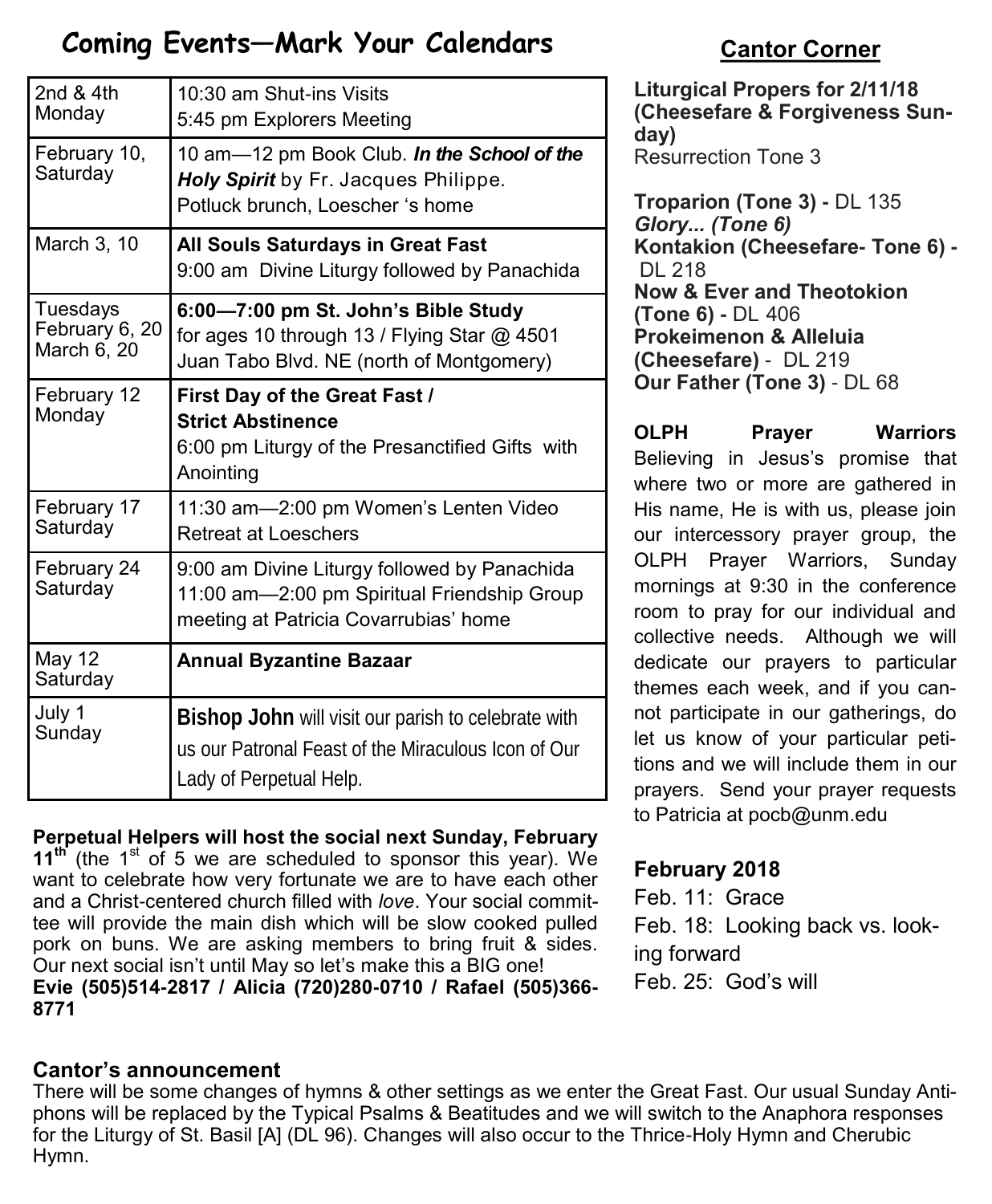#### **Sunday of Meatfare / The Last Judgement**

The statement of this Sunday is this: **at the end of time, no matter how much Man may protest that God does not exist, there will be an accounting for each and every individual. And those who have failed to follow God's commandments among Christians, and the natural law among non-Christians, are doomed.** Great the joy of those who are saved! How awful must be the hatred that binds Satan and his sinful followers together! And where exactly do I think I am going to end up? **No one is assured of salvation: it is a free gift from God,** and we, to whom the fullness of revelation has been given in the teachings of the Church, are responsible indeed for what we do and say here and now. May our prayer be that of the Kontakion for today:

*Every creature shall tremble before you. A river of fire shall flow before your judgment seat; the books shall be opened, and all secrets revealed. On that day, O righteous Judge, deliver me from the unquenchable fire, and make me worthy to stand at your right!*

The Fast of Cheesefare Week is a preparation for the Great Fast. This week, the structure of the church services changes, music becomes more solemn, and abstinence from meat is introduced on Wednesday as well as Friday. For those who will follow the strict fasting regulations, this is also the week in which to eliminate dairy products from the kitchen, so that by next Sunday, there will be none left.

For daily prayers, the **Prayer of Saint Ephrem** is added on Monday, Wednesday, and Friday. The prayer is said in three sections, each verse followed by either a deep bow, or kneeling on the floor and lowering one's head in prostration.

**Lord and Master of my life, Spare me from the spirit of indifference, despair, lust of power, and idle chatter.** 

**Instead, bestow on me, Your servant, the spirit of integrity, humility, patience, and love.** 

**Yes, O Lord and King, let me see my own sins and not judge my brothers and sisters: for You are blessed forever and ever. Amen.** 

#### **This Saturday is the Day of All Holy Ascetics**.

All of the men and women of the era of the Desert Fathers are remembered. The Divine Office speaks of their abstinence from meat, their fasting from foods from sunrise to sunset in the Lenten periods, their penances. But the main thing is their heroism in prayer and charity, without which all of the penances are worthless*. They must be done for the glory of God, for repentance of our own sins, for the sins of the world which rejects God, and as an act of love for God.*

Whatever you are planning to do for Lent, do it with that last sentence above in mind.

The holy ascetics are virtuous men and women who contended against the devil and their own passions. By examining their lives and their struggles against the Enemy, we take courage from the victory they have achieved, and are inspired to imitate their God-pleasing conduct. They also teach us that fasting is not merely abstinence from food, but involves refraining from inappropriate speech and unseemly actions.

Since these holy ascetics share the same human nature that we have, their example is an encouragement to us as we embark on our own spiritual struggles. Their lives are a model for us to follow as we seek to acquire and practice the various virtues and to turn away from everything evil. If we undertake these same struggles of prayer, fasting, and good works, we shall receive from God the same reward they did.